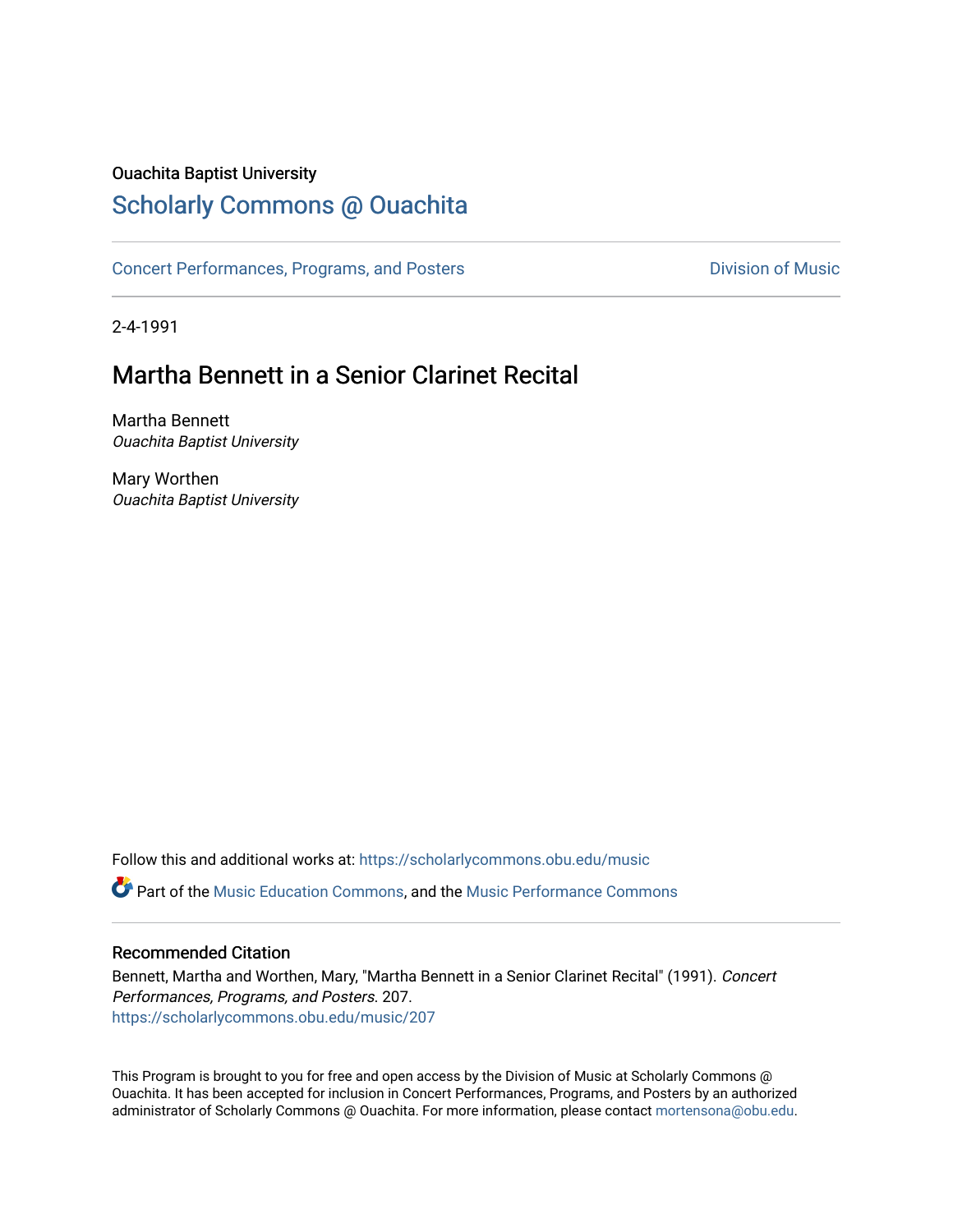## *SENIOR RECITAL*

*MARTHA BENNETT CLARINET* 

MARY. *WORTHEN ACCOMPANIST* 

*FEBRUARY 4, 1991 MABEE RECITAL HALL* 

*7:30 p.m.*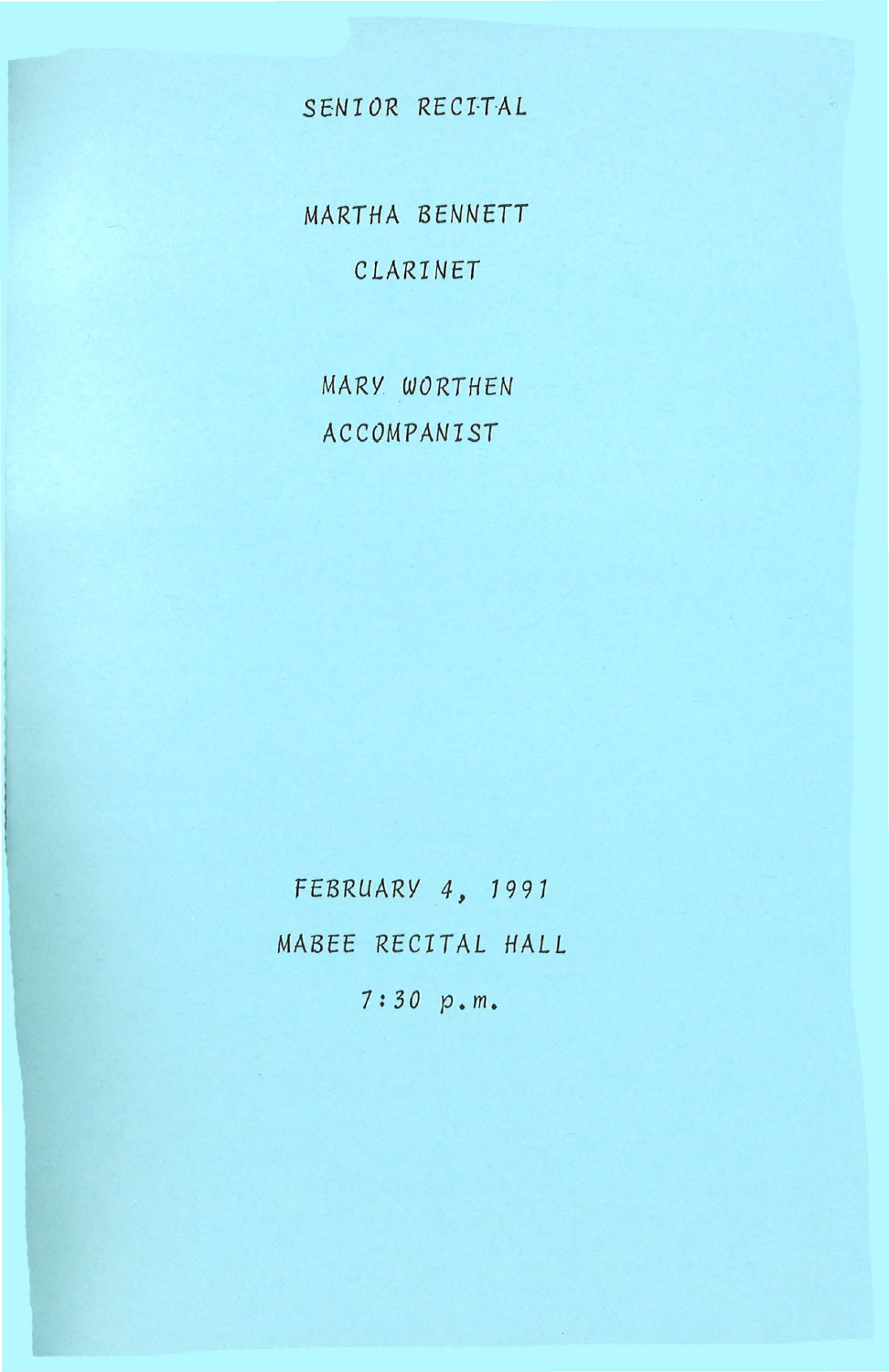Second Sonata, Op. 120, No. 2 Johannes Brahms  $(1833 - 1897)$ Allegro appassionato

Duet for Flute and Clarinet

Beethoven  $(1770 - 1827)$ 

Rondo

Martha Bennett, Clarinet<br>Sheila Brooks - faculty, Flute

Concerto for Clarinet

 $W. A. Mozart$ <br>(1756-1791)

Adagio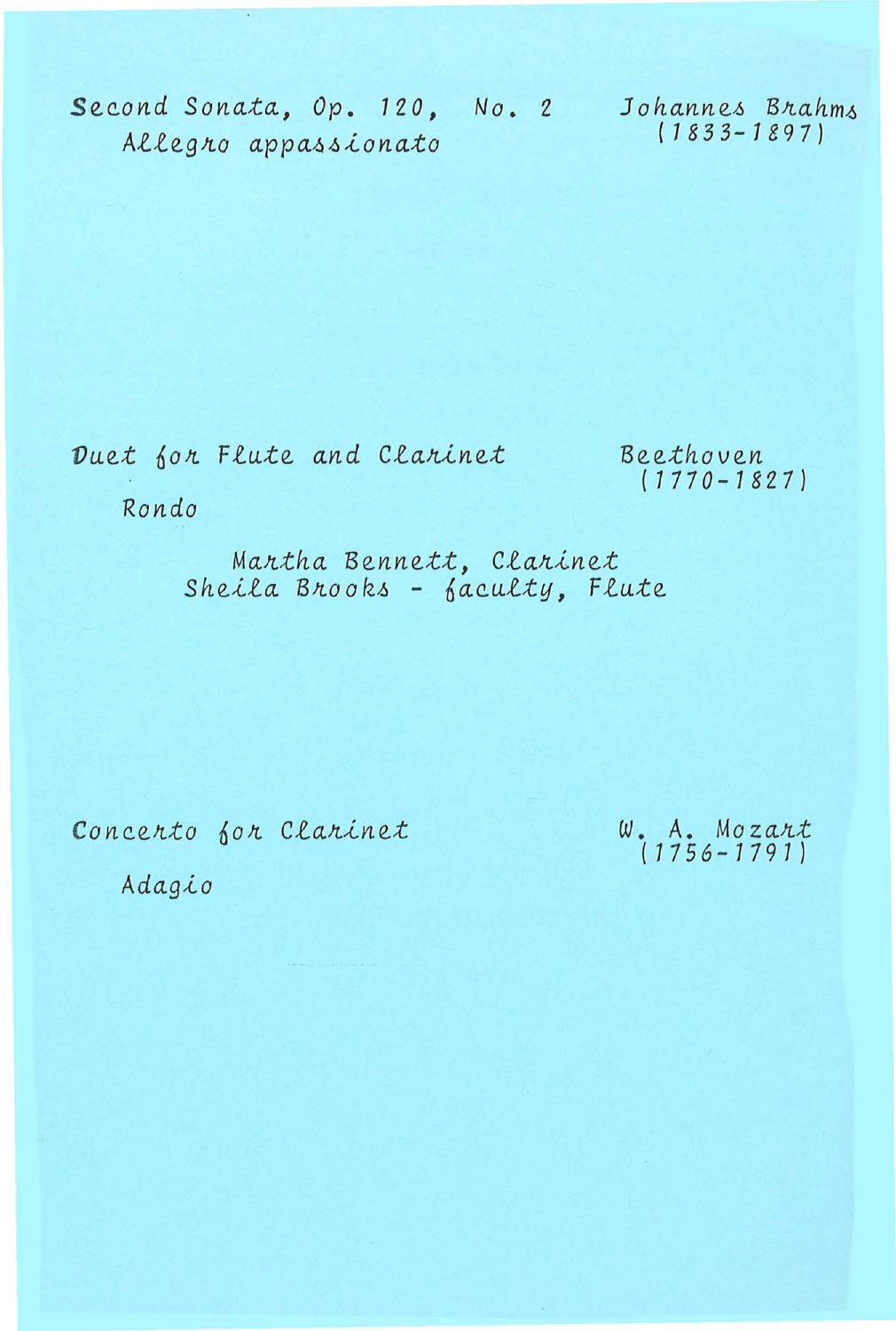Sonate

Paul Hindemith  $(1895 - 1963)$ 

)

Movement IV

The Childhood of Christ The Shepherds Farewell Berlioz  $(1803 - 1869)$ 

Martha Bennett, Clarinet Jason Seek, Clarinet

Sonata

Mendelssohn  $(1809 - 1847)$ 

Allegro moderato